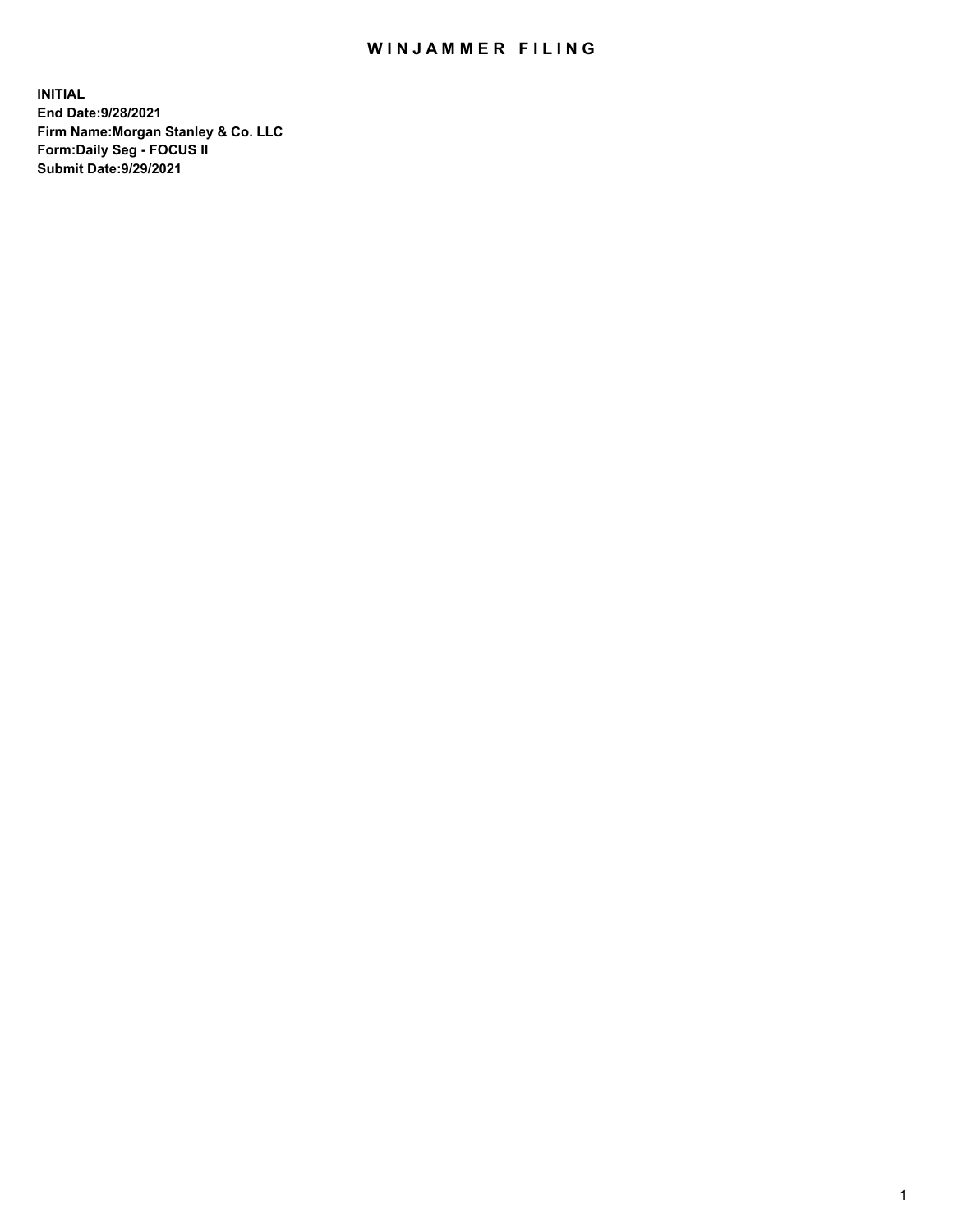**INITIAL End Date:9/28/2021 Firm Name:Morgan Stanley & Co. LLC Form:Daily Seg - FOCUS II Submit Date:9/29/2021 Daily Segregation - Cover Page**

| Name of Company                                                                                                                                                                                                                                                                                                                | <b>Morgan Stanley &amp; Co. LLC</b>                    |
|--------------------------------------------------------------------------------------------------------------------------------------------------------------------------------------------------------------------------------------------------------------------------------------------------------------------------------|--------------------------------------------------------|
| <b>Contact Name</b>                                                                                                                                                                                                                                                                                                            | <b>Ikram Shah</b>                                      |
| <b>Contact Phone Number</b>                                                                                                                                                                                                                                                                                                    | 212-276-0963                                           |
| <b>Contact Email Address</b>                                                                                                                                                                                                                                                                                                   | Ikram.shah@morganstanley.com                           |
| FCM's Customer Segregated Funds Residual Interest Target (choose one):<br>a. Minimum dollar amount: : or<br>b. Minimum percentage of customer segregated funds required:%; or<br>c. Dollar amount range between: and; or<br>d. Percentage range of customer segregated funds required between:% and%.                          | 235,000,000<br><u>0</u><br><u>00</u><br><u>00</u>      |
| FCM's Customer Secured Amount Funds Residual Interest Target (choose one):<br>a. Minimum dollar amount: ; or<br>b. Minimum percentage of customer secured funds required:%; or<br>c. Dollar amount range between: and; or<br>d. Percentage range of customer secured funds required between:% and%.                            | 140,000,000<br><u>0</u><br><u>00</u><br>0 <sub>0</sub> |
| FCM's Cleared Swaps Customer Collateral Residual Interest Target (choose one):<br>a. Minimum dollar amount: ; or<br>b. Minimum percentage of cleared swaps customer collateral required:% ; or<br>c. Dollar amount range between: and; or<br>d. Percentage range of cleared swaps customer collateral required between:% and%. | 92,000,000<br><u>0</u><br><u>00</u><br>00              |

Attach supporting documents CH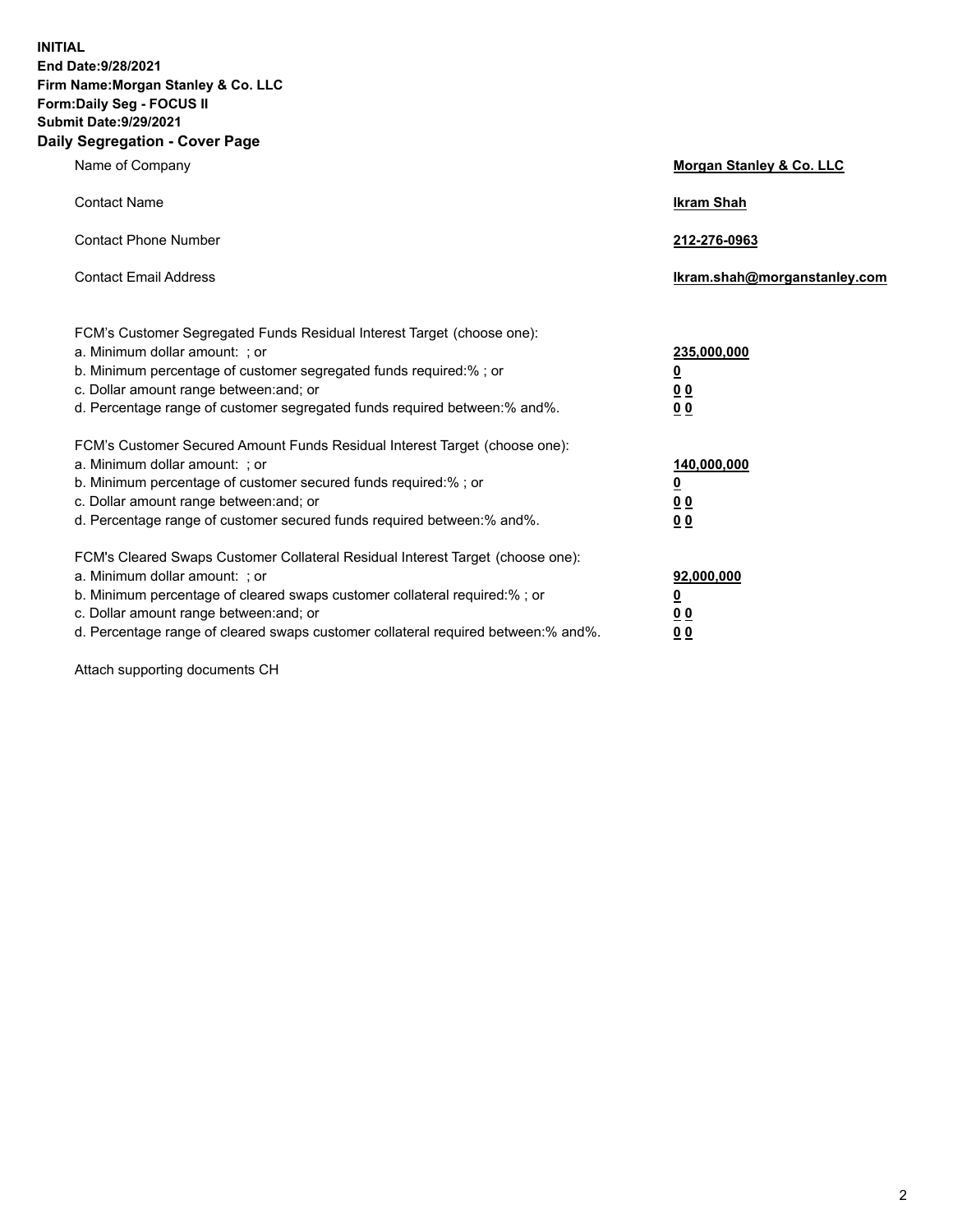## **INITIAL End Date:9/28/2021 Firm Name:Morgan Stanley & Co. LLC Form:Daily Seg - FOCUS II Submit Date:9/29/2021**

**Daily Segregation - Secured Amounts** Foreign Futures and Foreign Options Secured Amounts Amount required to be set aside pursuant to law, rule or regulation of a foreign government or a rule of a self-regulatory organization authorized thereunder 1. Net ledger balance - Foreign Futures and Foreign Option Trading - All Customers A. Cash **5,076,799,804** [7315] B. Securities (at market) **1,948,740,257** [7317] 2. Net unrealized profit (loss) in open futures contracts traded on a foreign board of trade **320,503,810** [7325] 3. Exchange traded options a. Market value of open option contracts purchased on a foreign board of trade **47,921,586** [7335] b. Market value of open contracts granted (sold) on a foreign board of trade **-21,285,129** [7337] 4. Net equity (deficit) (add lines 1. 2. and 3.) **7,372,680,328** [7345] 5. Account liquidating to a deficit and account with a debit balances - gross amount **84,707,938** [7351] Less: amount offset by customer owned securities **-83,382,214** [7352] **1,325,724** 6. Amount required to be set aside as the secured amount - Net Liquidating Equity Method (add lines 4 and 5) 7. Greater of amount required to be set aside pursuant to foreign jurisdiction (above) or line 6. FUNDS DEPOSITED IN SEPARATE REGULATION 30.7 ACCOUNTS 1. Cash in banks A. Banks located in the United States **458,424,399** [7500] B. Other banks qualified under Regulation 30.7 **327,677,916** [7520] **786,102,315** 2. Securities A. In safekeeping with banks located in the United States **505,816,535** [7540] B. In safekeeping with other banks qualified under Regulation 30.7 **59,642,680** [7560] **565,459,215** 3. Equities with registered futures commission merchants A. Cash **12,648,485** [7580] B. Securities **0** [7590] C. Unrealized gain (loss) on open futures contracts **0** [7600] D. Value of long option contracts **0** [7610] E. Value of short option contracts **0** [7615] **12,648,485** [7620] 4. Amounts held by clearing organizations of foreign boards of trade A. Cash **0** [7640] B. Securities **0** [7650] C. Amount due to (from) clearing organization - daily variation **0** [7660] D. Value of long option contracts **0** [7670] E. Value of short option contracts **0** [7675] **0** [7680] 5. Amounts held by members of foreign boards of trade A. Cash **4,495,576,088** [7700]

- 
- C. Unrealized gain (loss) on open futures contracts **320,503,810** [7720]
- D. Value of long option contracts **47,921,586** [7730]
- E. Value of short option contracts **-21,285,129** [7735] **6,225,997,396**
- 6. Amounts with other depositories designated by a foreign board of trade **0** [7760]
- 7. Segregated funds on hand **0** [7765]
- 8. Total funds in separate section 30.7 accounts **7,590,207,411** [7770]
- 9. Excess (deficiency) Set Aside for Secured Amount (subtract line 7 Secured Statement Page 1 from Line 8)
- 10. Management Target Amount for Excess funds in separate section 30.7 accounts **140,000,000** [7780]
- 11. Excess (deficiency) funds in separate 30.7 accounts over (under) Management Target **76,201,359** [7785]

**0** [7305]

[7354] **7,374,006,052** [7355]

**7,374,006,052** [7360]

[7530]

[7570]

 B. Securities **1,383,281,041** [7710] [7740] **216,201,359** [7380]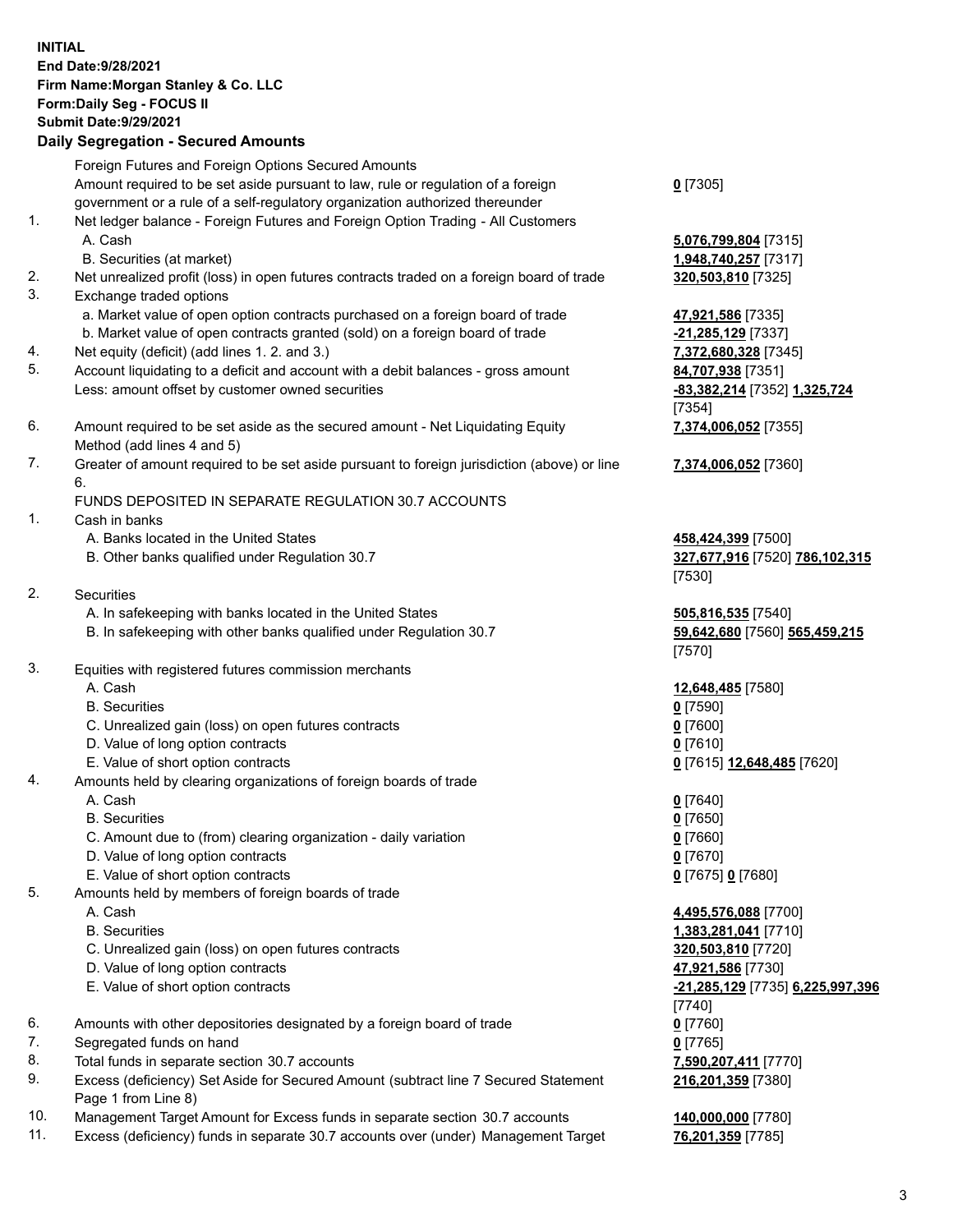**INITIAL End Date:9/28/2021 Firm Name:Morgan Stanley & Co. LLC Form:Daily Seg - FOCUS II Submit Date:9/29/2021 Daily Segregation - Segregation Statement** SEGREGATION REQUIREMENTS(Section 4d(2) of the CEAct) 1. Net ledger balance A. Cash **17,736,043,578** [7010] B. Securities (at market) **7,804,790,101** [7020] 2. Net unrealized profit (loss) in open futures contracts traded on a contract market **-1,670,691,359** [7030] 3. Exchange traded options A. Add market value of open option contracts purchased on a contract market **1,809,570,327** [7032] B. Deduct market value of open option contracts granted (sold) on a contract market **-1,383,074,126** [7033] 4. Net equity (deficit) (add lines 1, 2 and 3) **24,296,638,521** [7040] 5. Accounts liquidating to a deficit and accounts with debit balances - gross amount **925,203,711** [7045] Less: amount offset by customer securities **-924,549,769** [7047] **653,942** [7050] 6. Amount required to be segregated (add lines 4 and 5) **24,297,292,463** [7060] FUNDS IN SEGREGATED ACCOUNTS 7. Deposited in segregated funds bank accounts A. Cash **1,212,614,033** [7070] B. Securities representing investments of customers' funds (at market) **0** [7080] C. Securities held for particular customers or option customers in lieu of cash (at market) **3,249,512,731** [7090] 8. Margins on deposit with derivatives clearing organizations of contract markets A. Cash **15,320,684,006** [7100] B. Securities representing investments of customers' funds (at market) **0** [7110] C. Securities held for particular customers or option customers in lieu of cash (at market) **4,408,957,749** [7120] 9. Net settlement from (to) derivatives clearing organizations of contract markets **-86,508,733** [7130] 10. Exchange traded options A. Value of open long option contracts **1,809,570,327** [7132] B. Value of open short option contracts **-1,383,074,126** [7133] 11. Net equities with other FCMs A. Net liquidating equity **5,898,745** [7140] B. Securities representing investments of customers' funds (at market) **0** [7160] C. Securities held for particular customers or option customers in lieu of cash (at market) **0** [7170] 12. Segregated funds on hand **146,319,621** [7150] 13. Total amount in segregation (add lines 7 through 12) **24,683,974,353** [7180] 14. Excess (deficiency) funds in segregation (subtract line 6 from line 13) **386,681,890** [7190] 15. Management Target Amount for Excess funds in segregation **235,000,000** [7194]

16. Excess (deficiency) funds in segregation over (under) Management Target Amount Excess

**151,681,890** [7198]